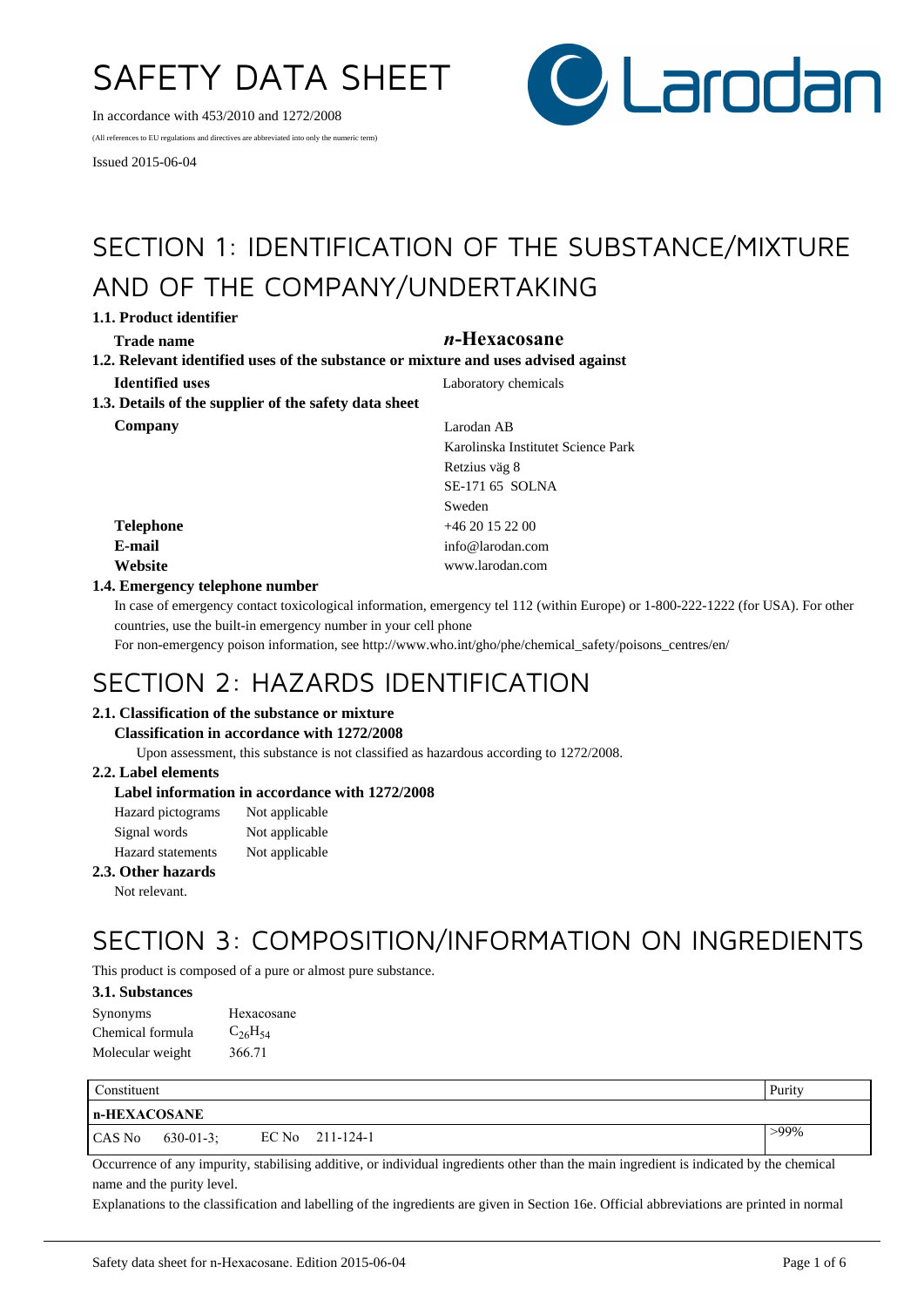font. Text in italics are specifications and/or complement used in the calculation of the hazards of this mixture, see Section 16b

# SECTION 4: FIRST AID MEASURES

## **4.1. Description of first aid measures**

## **Generally**

In case of concern, or if symptoms persist, call doctor/physician.

## **Upon breathing in**

Inhalation of fumes from heated product: let the injured rest at a warm place with fresh air. Contact the doctor if symptoms persist.

## **Upon contact with the eyes**

As a precaution, rinse the eye thoroughly with water; If symptoms occur, call a doctor/physician.

## **Upon skin contact**

Normal washing of the skin is considered sufficient; If nevertheless symptoms do occur, contact a physician. Remove contaminated clothes.

## **Upon ingestion**

Flush nose, mouth and throat with water.

Upon ingestion of larger amounts, consult a doctor/physician.

## **4.2. Most important symptoms and effects, both acute and delayed**

Ingestion of large amounts of the product may cause nausea and vomiting.

# **4.3. Indication of any immediate medical attention and special treatment needed**

Symptomatic treatment.

# SECTION 5: FIRE-FIGHTING MEASURES

## **5.1. Extinguishing media**

## **Recommended extinguishing agents**

Extinguish with materials intended for the surrounding fire.

## **Unsuitable extinguishing agents**

Among common extinguishing agents there are none that are overtly unsuitable.

## **5.2. Special hazards arising from the substance or mixture**

Produces fumes containing harmful gases (carbon monoxide and carbon dioxide) when burning. The product is not hazardous in the flammable sense.

## **5.3. Advice for fire-fighters**

In case of fire use a respirator mask.

#### Wear full protective clothing.

Protective measures should be taken regarding other material at the site of the fire.

# SECTION 6: ACCIDENTAL RELEASE MEASURES

## **6.1. Personal precautions, protective equipment and emergency procedures**

Use recommended safety equipment, see section 8.

Note that there is a risk of slipping if product is leaking/spilling.

## **6.2. Environmental precautions**

At amounts considered in this case, the product may be released into the natural environment without serious environmental consequences. Large emissions should however be reported to the emergency services and the Environment Agency.

## **6.3. Methods and material for containment and cleaning up**

Small spills can be wiped up with a cloth or similar. Then flush the spill site with water. Larger spills should first be covered with sand or earth and then be collected. Collected material should be disposed according to Section 13.

## **6.4. Reference to other sections**

See section 8 and 13 for personal protection equipment and disposal considerations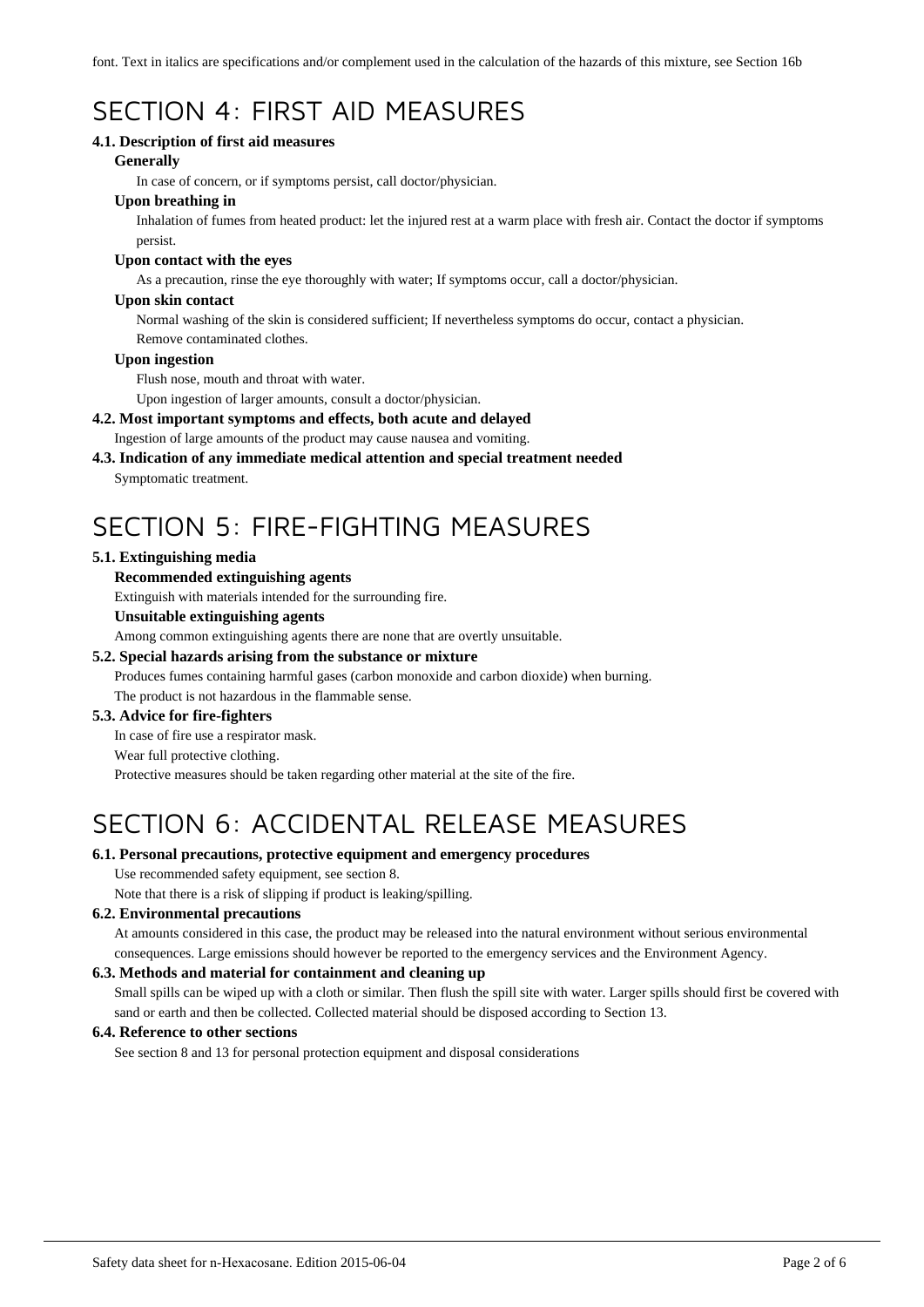# SECTION 7: HANDLING AND STORAGE

## **7.1. Precautions for safe handling**

Read and follow the manufacturer's instructions. Avoid spillage, inhalation and contact with eyes and skin. Keep well closed.

The usual precautions for handling chemicals should be observed.

## **7.2. Conditions for safe storage, including any incompatibilities**

Store in dry and cool area.

Store in a ventilated space.

## **7.3. Specific end uses**

See identified uses in Section 1.2.

# SECTION 8: EXPOSURE CONTROLS/PERSONAL

## PROTECTION

## **8.1. Control parameters**

## **8.1.1. National limit values, United Kingdom**

All ingredients (cf. Section 3) lack occupational exposure limit values.

## **8.2. Exposure controls**

In terms of minimizing risks, no special attention is needed for this product besides the general obligations that follow EU directive 89/391 and national occupational legislation.

Eye protection is not necessary during normal use.

Protective gloves are normally not needed due to the properties of this product, but may be necessary for other reasons, e.g.

mechanical risks, temperature conditions or microbiological risks.

Special measures for protection of the skin are necessary only in rare working situations. In case of doubt, consult occupational expertise. Show this safety data sheet.

Protective breathing equipment should only be required in extreme work-situations. Consult the manufacturer if this is the case. For limitation of environmental exposure, see Section 12.

# SECTION 9: PHYSICAL AND CHEMICAL PROPERTIES

## **9.1. Information on basic physical and chemical properties**

| a)           | Appearance                                   | Form: crystals                        |
|--------------|----------------------------------------------|---------------------------------------|
|              |                                              |                                       |
|              |                                              | Colour: white                         |
| b)           | Odour                                        | Not applicable                        |
| C)           | Odour threshold                              | Not applicable                        |
|              | d) pH                                        | Not applicable                        |
| e)           | Melting point/freezing point                 | 56.4 $^{\circ}$ C                     |
| f)           | Initial boiling point and boiling range      | 412.2 $\degree$ C                     |
| g)           | Flash point                                  | Not applicable                        |
| h)           | Evaporation rate                             | Not applicable                        |
| $\mathbf{i}$ | Flammability (solid, gas)                    | Not applicable                        |
| $_{1}$       | Upper/lower flammability or explosive limits | Not applicable                        |
| k)           | Vapour pressure                              | Not applicable                        |
| $\bf{D}$     | Vapour density                               | Not applicable                        |
|              | m) Relative density                          | 0.7780 g/cm3   Condition: Temp: 70 °C |
| n)           | Solubility                                   | Solubility in water: Insoluble        |
| $_{\rm O}$ ) | Partition coefficient: n-octanol/water       | Not applicable                        |
| p)           | Auto-ignition temperature                    | Not applicable                        |
| q)           | Decomposition temperature                    | Not applicable                        |
| r)           | Viscosity                                    | Not applicable                        |
| S)           | Explosive properties                         | Not applicable                        |
| t)           | Oxidising properties                         | Not applicable                        |
|              |                                              |                                       |

## **9.2. Other information**

No data available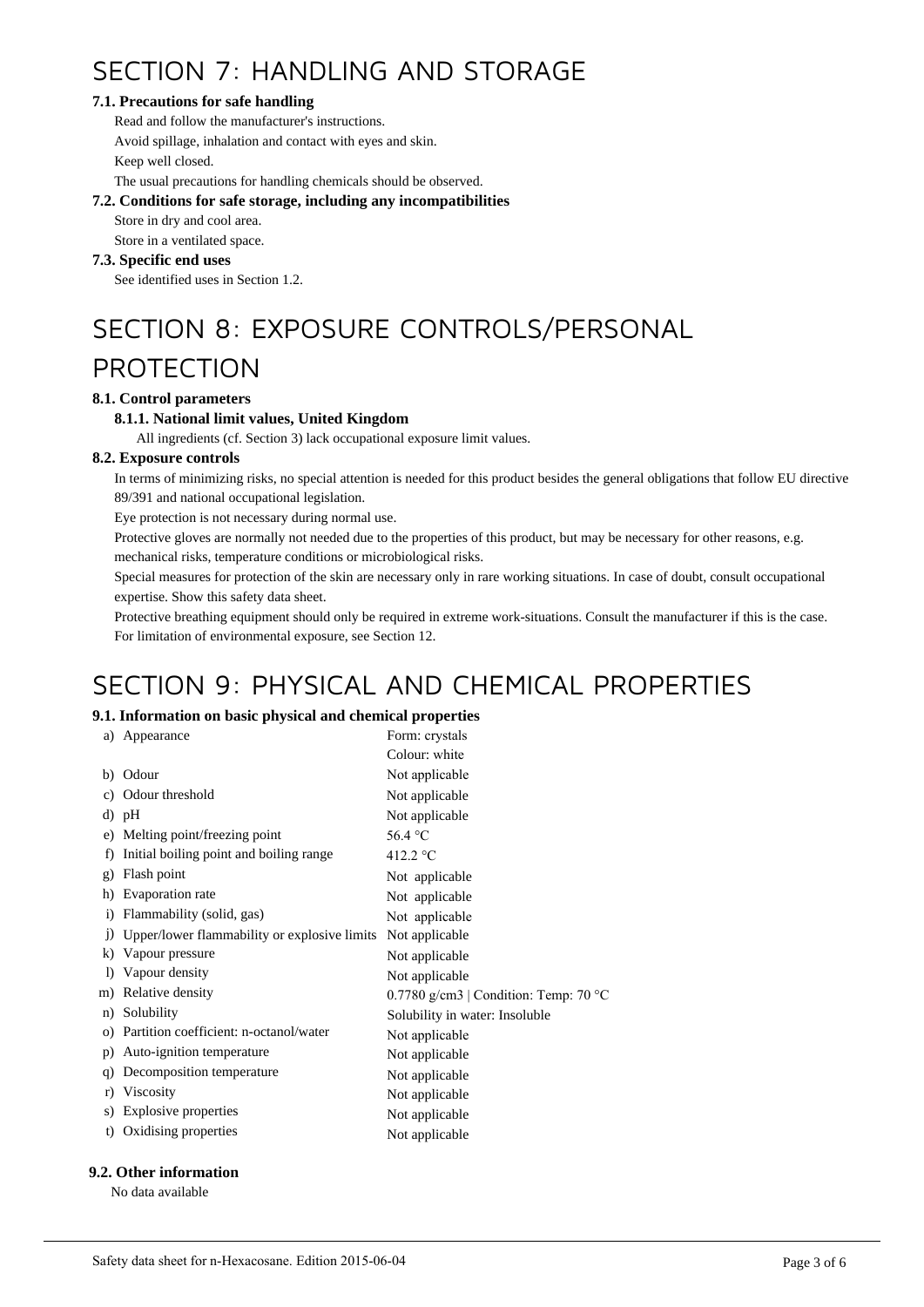# SECTION 10: STABILITY AND REACTIVITY

## **10.1. Reactivity**

The product contains no substances which can lead to hazardous reactions at normal use.

#### **10.2. Chemical stability**

The product is stable at normal storage and handling conditions.

## **10.3. Possibility of hazardous reactions**

Not indicated

## **10.4. Conditions to avoid**

Not indicated

## **10.5. Incompatible materials**

Avoid contact with oxidizers.

#### **10.6. Hazardous decomposition products**

Carbon monoxide (CO), carbon dioxide (CO2) and harmful and irritating substances.

# SECTION 11: TOXICOLOGICAL INFORMATION

## **11.1. Information on toxicological effects**

## **General or unspecific toxicity**

The product is not classified as toxic.

## **Acute effects**

Not classified as an acutely toxic substance.

#### **Harmfulness**

The product is not classified as harmful to health.

## **Repeated dose toxicity**

No chronic effects have been reported for this product.

#### **Carcinogenicity**

No carcinogenic effects have been reported for this product.

#### **CMR effects**

No mutagenic or reproductive toxic effects have been reported for this substance.

#### **Sensibilisation**

Not sensitising.

## **Corrosive and irritating effects**

The product is not corrosive. Minor irritation may arise for persons who are prone/susceptible.

#### **Synergism and antagonism**

No information is available.

#### **Effect on judgement and other psychological effects**

Does not affect the judgement.

## **Relevant toxicological properties**

**n-HEXACOSANE** No data

# SECTION 12: ECOLOGICAL INFORMATION

## **12.1. Toxicity**

#### **n-HEXACOSANE**

No ecological damage is known or expected in the event of normal use.

## **12.2. Persistence and degradability**

The components of the product degrades in the natural environment.

#### **12.4. Mobility in soil**

The product is not soluble in water and will spread on aquatic surfaces.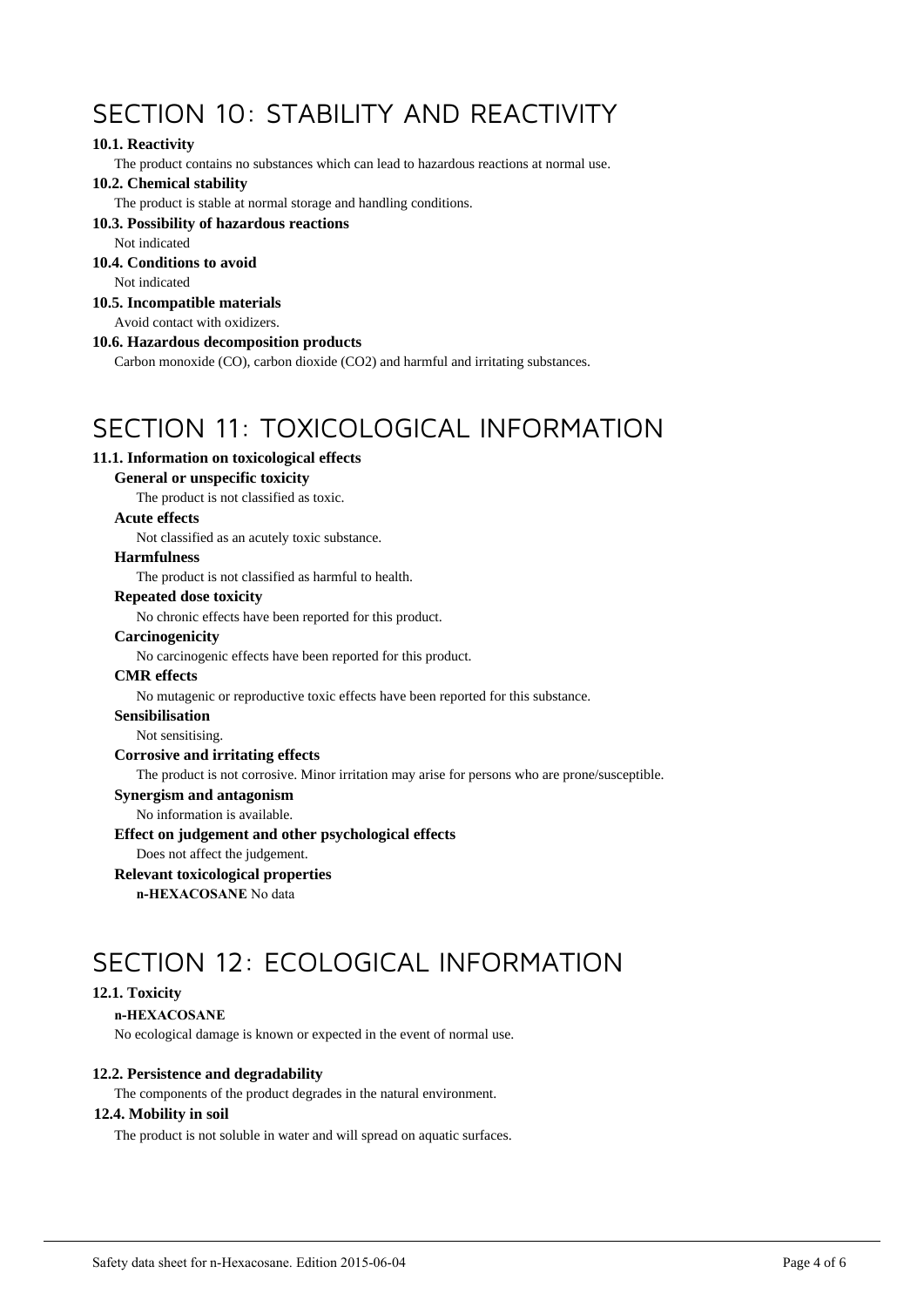## **12.5. Results of PBT and vPvB assessment**

No chemical safety report has been executed.

## **12.6. Other adverse effects**

Bioaccumulation of this chemical may occur in aquatic organisms.

# SECTION 13: DISPOSAL CONSIDERATIONS

## **13.1. Waste treatment methods**

## **Waste handling for the product**

The product is not classified as hazardous waste.

Also take local regulations for dealing with waste into account. Avoid discharge into sewers.

## **Recycling of the product**

This product is not usually recycled. Send to landfill.

## **Transportation of waste**

Waste class J(0) - Does not have adverse effects on health or the environment.

# SECTION 14: TRANSPORT INFORMATION

This product is only supposed to be transported by road or railway and just the transport regulations ADR/RID thus apply. If other means of transport are to be used, contact the publisher of this safety data sheet.

## **14.1. UN number**

Not classified as dangerous goods

**14.2. UN proper shipping name**

Not applicable

**14.3. Transport hazard class(es)**

Not applicable

**14.4. Packing group**

Not applicable

**14.5. Environmental hazards**

```
Not applicable
```
- **14.6. Special precautions for user** Not applicable
- **14.7. Transport in bulk according to Annex II of MARPOL73/78 and the IBC Code** Not applicable

# SECTION 15: REGULATORY INFORMATION

**15.1. Safety, health and environmental regulations/legislation specific for the substance or mixture** Not applicable.

## **15.2. Chemical safety assessment**

Assessment and chemical safety report in accordance with 1907/2006 Annex I has not yet been performed.

# SECTION 16: OTHER INFORMATION

#### **16a. Indication of where changes have been made to the previous version of the safety data sheet Revisions of this document**

This is the first version.

## **16b. Legend to abbreviations and acronyms used in the safety data sheet**

#### **Full texts for Hazard Class and Category Code mentioned in section 3**

*No phys haz* Non-assigned physical hazard

*No environmental hazard* Not classified as being environmentally hazardous

## **Explanations of the abbreviations in Section 14**

ADR European Agreement concerning the International Transport of Dangerous Goods by Road

RID Regulations concerning the International Transport of Dangerous Goods by Rail